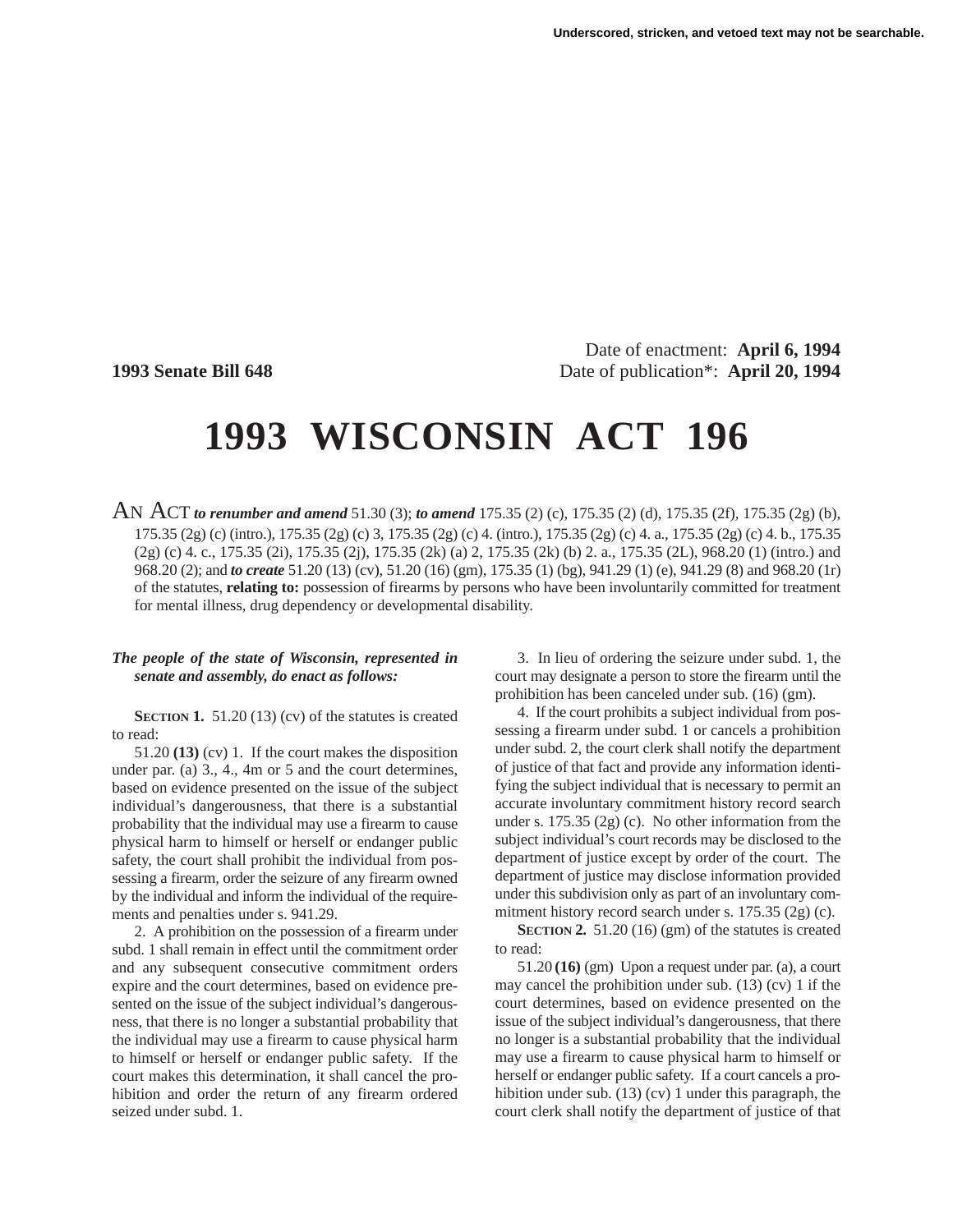fact and provide any information identifying the subject individual that is necessary to permit an accurate involuntary commitment record search under s. 175.35 (2g) (c). No other information from the subject individual's court records may be disclosed to the department of justice except by order of the court.

**SECTION 3.** 51.30 (3) of the statutes is renumbered 51.30 (3) (a) and amended to read:

51.30 **(3)** (a) The Except as provided in pars. (b) and (c), the files and records of the court proceedings under this chapter shall be closed but shall be accessible to any individual who is the subject of a petition filed under this chapter.

(b) An individual's attorney or guardian ad litem shall have access to such the files and records of the court proceedings under this chapter without the individual's consent and without modification of the records in order to prepare for involuntary commitment or recommitment proceedings, reexaminations, appeals, or other actions relating to detention, admission or commitment under this chapter or ch. 971 or 975. In other situations, such

(c) The files and records of court proceedings under this chapter may be released to other persons only pursuant to with the informed written consent of the individual  $\Theta$ <sub>r</sub> pursuant to lawful order of the court which maintains the records or under s.  $51.20(13)(cv)$  4 or  $(16)(gm)$ .

**SECTION 4.** 175.35 (1) (bg) of the statutes is created to read:

175.35 **(1)** (bg) "Involuntary commitment record search" means a search of department of justice records to determine whether a person who is seeking to purchase a handgun is prohibited from possessing a firearm under s. 51.20 (13) (cv).

**SECTION 5.** 175.35 (2) (c) of the statutes is amended to read:

175.35 **(2)** (c) The firearms dealer has conveyed the information from the completed notification form to the department of justice as required by rule under sub. (2g) (b) and requested a criminal history record search and involuntary commitment record search.

**SECTION 6.** 175.35 (2) (d) of the statutes is amended to read:

175.35 **(2)** (d) Forty–eight hours, subject to extension under sub. (2g) (c) 4. c., have elapsed from the time that the firearms dealer has received a confirmation number regarding the criminal history record search and involuntary commitment record search under sub. (2g) (c) from the department of justice and the firearms dealer has not been notified that the transfer would be in violation of s. 941.29.

**SECTION 7.** 175.35 (2f) of the statutes is amended to read:

175.35 **(2f)** When a firearms dealer requests that the department of justice provide a criminal history record search and involuntary commitment record search under sub. (2g), he or she shall provide truthful information

## – 2 – **1993 Senate Bill 648**

about his or her status as a firearms dealer and shall provide an accurate firearms dealer identification number obtained under sub. (2h). A person may request that the department provide a criminal history record search and involuntary commitment record search under sub. (2g) only if he or she is a firearms dealer.

**SECTION 8.** 175.35 (2g) (b) of the statutes is amended to read:

175.35 **(2g)** (b) The department of justice shall promulgate rules prescribing a notification form for use under sub. (2) requiring the transferee to provide his or her name, date of birth, gender, race and social security number and other identification necessary to permit an accurate criminal history record search and involuntary commitment record search under par. (c) 3. and the required notification under par. (c) 4. The department of justice shall make the forms available at locations throughout the state.

**SECTION 9.** 175.35 (2g) (c) (intro.) of the statutes is amended to read:

175.35 **(2g)** (c) (intro.) The department of justice shall promulgate rules for criminal history record searches and involuntary commitment record searches regarding transferees under sub. (2), including procedures for all of the following:

**SECTION 10.** 175.35 (2g) (c) 3. of the statutes is amended to read:

175.35 **(2g)** (c) 3. The department to conduct the criminal history record search and involuntary commitment record search regarding the transferee. The rules shall include, but not be limited to, a requirement that the department use the transaction management of enforcement system and the national crime information center system.

**SECTION 11.** 175.35 (2g) (c) 4. (intro.) of the statutes is amended to read:

175.35 **(2g)** (c) 4. (intro.) The department to notify the dealer, either during the initial telephone call or as soon thereafter as practicable, of the results of the criminal history record search and involuntary commitment record search as follows:

**SECTION 12.** 175.35 (2g) (c) 4. a. of the statutes is amended to read:

175.35 **(2g)** (c) 4. a. If the search indicates searches indicate that the transferee is prohibited from possessing a firearm under s. 941.29, the department shall provide the firearms dealer with a unique nonapproval number. The department may not disclose to the firearms dealer the reason the transferee is prohibited from possessing a firearm under s. 941.29.

**SECTION 13.** 175.35 (2g) (c) 4. b. of the statutes is amended to read:

175.35 **(2g)** (c) 4. b. If the search indicates searches indicate that the transferee is not prohibited from possessing a firearm under s. 941.29, the department shall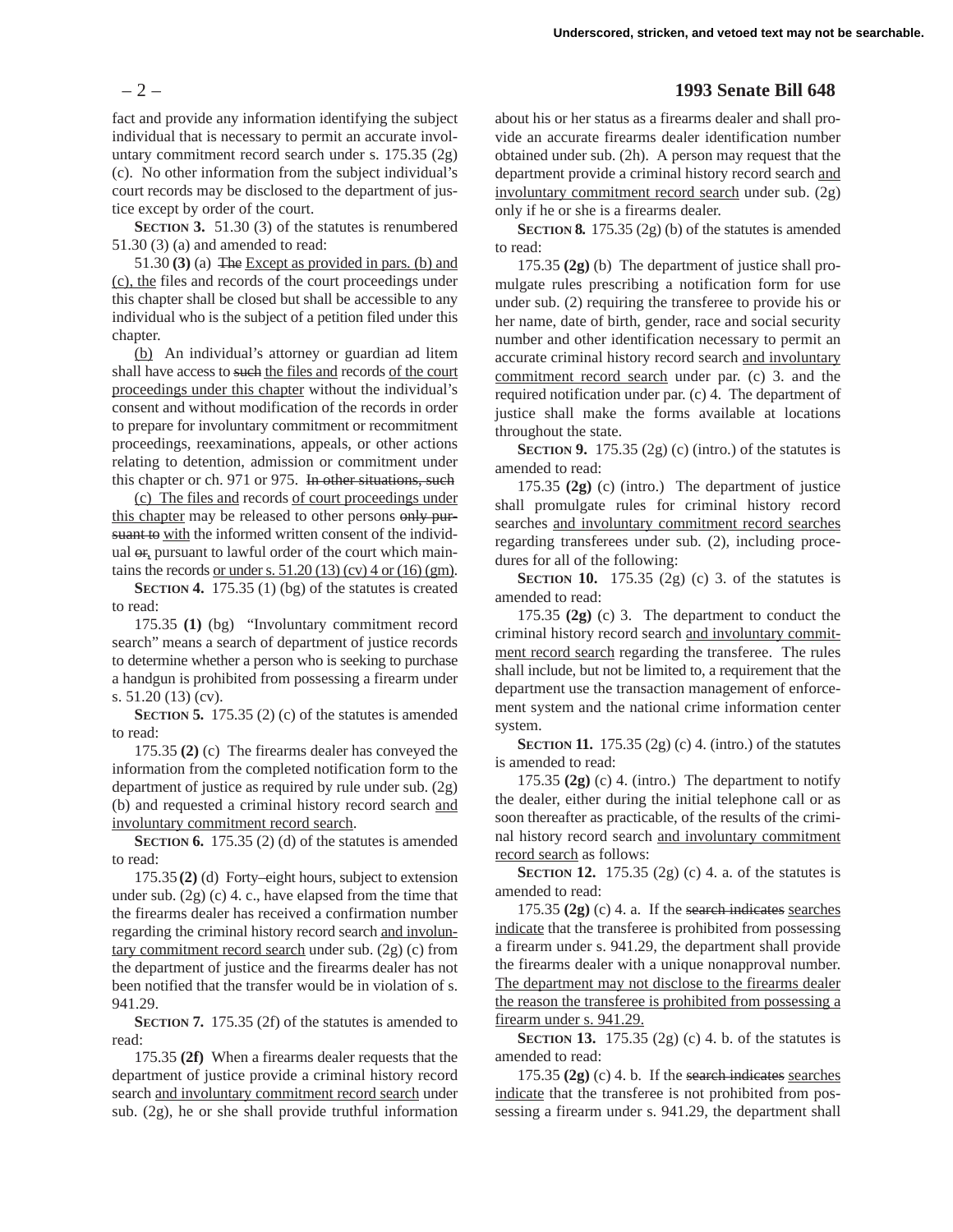#### **1993 Senate Bill 648** – 3 –

provide the firearms dealer with a unique approval number.

**SECTION 14.** 175.35 (2g) (c) 4. c. of the statutes is amended to read:

175.35 **(2g)** (c) 4. c. If the criminal history record search indicates a felony charge without a recorded disposition, the deadline under sub. (2) (d) is extended to the end of the 3rd complete working day commencing after the day on which the finding is made. The department shall notify the firearms dealer of the extension as soon as practicable. During the extended period, the department shall make every reasonable effort to determine the disposition of the charge and notify the firearms dealer of the results as soon as practicable.

**SECTION 15.** 175.35 (2i) of the statutes, as affected by 1993 Wisconsin Act 16, is amended to read:

175.35 **(2i)** The department shall charge a firearms dealer an \$8 fee for each combined criminal history record search and involuntary commitment record search that the firearms dealer requests under sub. (2) (c). The firearms dealer may collect the fee from the transferee. The department may refuse to conduct criminal history record searches and involuntary commitment record searches for any firearms dealer who fails to pay any fee under this subsection within 30 days after billing by the department.

**SECTION 16.** 175.35 (2j) of the statutes is amended to read:

175.35 **(2j)** A firearms dealer shall maintain the original record of all completed notification forms and a record of all confirmation numbers and corresponding approval or nonapproval numbers that he or she receives regarding criminal history record searches and involuntary commitment record searches under sub. (2g). The firearms dealer shall mail the duplicate copy of each completed notification form to the department of justice.

**SECTION 17.** 175.35 (2k) (a) 2. of the statutes is amended to read:

175.35 **(2k)** (a) 2. Check each duplicate notification form received under sub. (2j) against the information recorded by the department regarding the corresponding request for a criminal history record search and involuntary commitment record search under sub. (2g). If the department previously provided a unique approval number regarding the request and nothing in the duplicate completed notification form indicates that the transferee is prohibited from possessing a firearm under s. 941.29, the department shall destroy all records regarding that criminal history record search and involuntary commitment record search within 30 days after receiving the duplicate form.

**SECTION 18.** 175.35 (2k) (b) 2. a. of the statutes is amended to read:

175.35 **(2k)** (b) 2. a. Except as provided in subd. 2. b., a log of dates of requests for criminal history record searches and involuntary commitment record searches

under sub. (2g) together with confirmation numbers, unique approval and nonapproval numbers and firearms dealer identification numbers corresponding to those dates.

**SECTION 19.** 175.35 (2L) of the statutes is amended to read:

175.35 **(2L)** The department of justice shall promulgate rules providing for the review of nonapprovals under sub. (2g) (c) 4. a. Any person who is denied the right to purchase a handgun because the firearms dealer received a nonapproval number under sub. (2g) (c) 4. a. may request a criminal history record search and involuntary commitment record search review under those rules. If the person disagrees with the results of that review, the person may file an appeal under rules promulgated by the department.

**SECTION 20.** 941.29 (1) (e) of the statutes is created to read:

941.29 **(1)** (e) Committed for treatment under s. 51.20 (13) (a) and ordered not to possess a firearm under s. 51.20 (13) (cv).

**SECTION 21.** 941.29 (8) of the statutes is created to read:

941.29 **(8)** This section does not apply to a person specified in sub. (1) (e) if the prohibition under s. 51.20 (13) (cv) 1 has been canceled under s. 51.20 (13) (cv) 2 or (16) (gm).

**SECTION 22.** 968.20 (1) (intro.) of the statutes is amended to read:

968.20 **(1)** (intro.) Any person claiming the right to possession of property seized pursuant to a search warrant or seized without a search warrant may apply for its return to the circuit court for the county in which the property was seized or where the search warrant was returned. The court shall order such notice as it deems adequate to be given the district attorney and all persons who have or may have an interest in the property and shall hold a hearing to hear all claims to its true ownership. If the right to possession is proved to the court's satisfaction, it shall order the property, other than contraband or property covered under sub. (1m) or (1r) or s. 951.165, returned if:

**SECTION 23.** 968.20 (1r) of the statutes is created to read:

968.20 **(1r)** If the seized property is a firearm seized under s. 51.20 (13) (cv), the court that issued that order shall order the firearm returned if the prohibition under s. 51.20 (13) (cv) 1 has been canceled under s. 51.20 (13) (cv) 2 or (16) (gm).

**SECTION 24.** 968.20 (2) of the statutes is amended to read:

968.20 **(2)** Property not required for evidence or use in further investigation, unless contraband or property covered under sub.  $(1m)$  or  $(1r)$  or s. 951.165, may be returned by the officer to the person from whom it was seized without the requirement of a hearing.